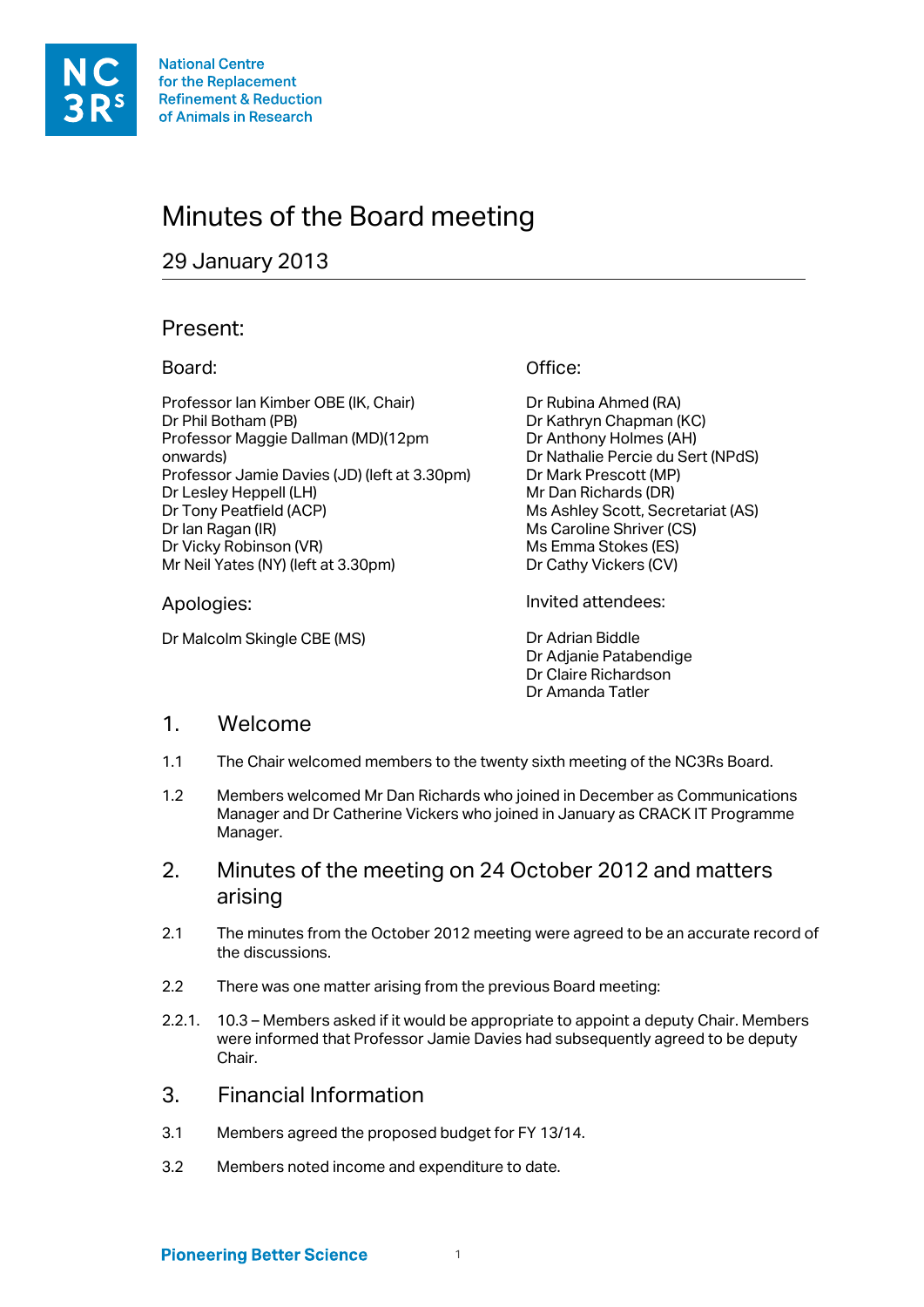## 4. Review of meetings attendance policy

4.1 Members reviewed the policy on attendance of NC3Rs meetings and agreed that the policy continues to meet the NC3Rs needs and should remain unchanged on the NC3Rs website.

#### 5. Risk register annual review

- 5.1 Members reviewed the high level risks registered on the MRC's risk management system (Easy Risk) and were satisfied with the measures in place.
- 5.2 Members also asked the Office to include other existing controls on the risk register for example for website security.

## 6. Branding refresh

- 6.1 Members were given a preview of the refreshed NC3Rs logo, strapline and branding.
- 6.2 ES and DR informed the Board that the refreshed logo and font would encourage the use of our branding with easier to read font and more flexible and versatile logo design. The refreshed design should also make the NC3Rs name easier to pronounce.
- 6.3 Members noted that the refreshed brand would be used for the first time in the 2012 Annual Report design which would be launched at the Annual Science Review meeting on 26 February.

## 7. Updates

#### **7.1 CRACK IT**

Members noted that:

- 7.1.1. The CRACK IT Review Panels for the 2012 CRACK IT Challenges (Rodent Little Brother, ProBE IT, DRGNET, and PREDART) met in December 2012 to review applications, and had made ten Phase 1 awards totalling £993k.
- 7.1.2. Phase 1 awardees have been funded to conduct six month proof of concept studies and will be invited to submit a Phase 2 application in June for review by the Challenge Panels in July 2013.
- 7.1.3. The CRACK IT Mini Challenge Panel met on 14 January and had awarded Origin Product Design Ltd £50k for a four month project.
- 7.1.4. Progress was being made with the 2011 Challenges with some projects nearing completion.

#### **7.2 Coalition pledge**

- 7.2.1. VR informed the Board that the Office was continuing to discuss opportunities to deliver the Coalition Pledge with Ministers and colleagues in other government departments and an update would be provided at the next Board meeting.
- 7.2.2. Members were informed that the Department for Business, Innovation and Skills had awarded the NC3Rs an additional £500k as part of the £600 million extra funding for science announced in the 2012 Autumn Budget Statement. This would be used to fund the new Infrastructure for Impact Award scheme which would be launched at the Annual Science Review meeting on 26 February.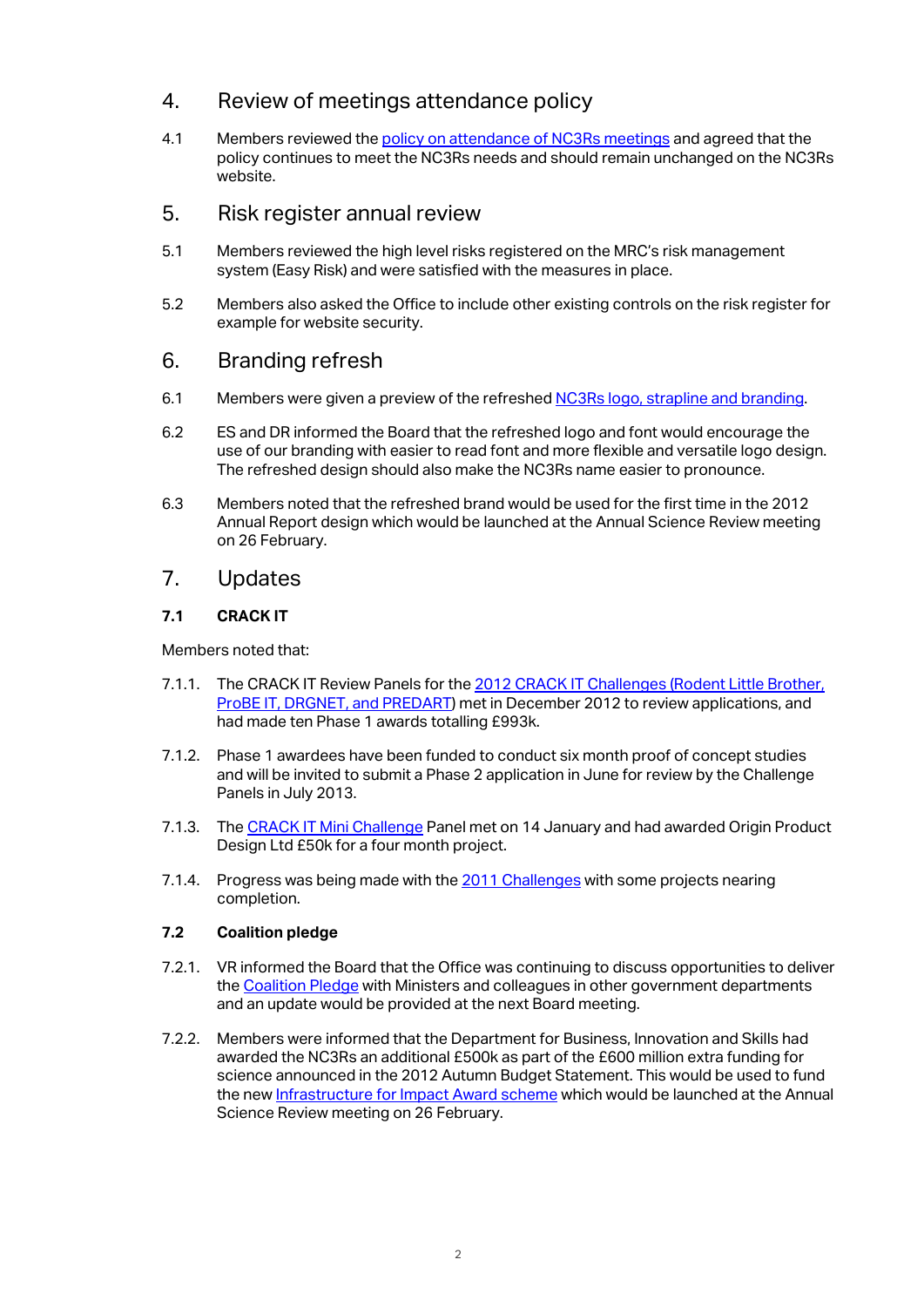#### **7.3 Board Chair and Panel Member recruitment**

- 7.3.1. Members were informed that the Office would shortly commence recruitment of new members for the Grants Assessment (nine vacancies) and Studentship (seven vacancies) Panels.
- 7.3.2. Members noted that MS term as Studentship Panel Chair had ended and recruitment for a new Chair would be done at the same time as the Panel member recruitment exercise. Members were reminded that Chairs of the NC3Rs Funding Panels were automatically appointed to the NC3Rs Board and therefore applicants for this position would be interviewed.
- 7.3.3. Members were informed that IK would step down as NC3Rs Board chair after the July 2013 meeting. Recruitment of his successor would be managed by the MRC as Chair of the NC3Rs Board is an MRC appointment.

## 8. Strategic plan update and annual work plan

- 8.1 KC and CS summarised the progress of the NC3Rs in achieving its strategic priorities, as set out in the 2009 Quinquennial Review.
- 8.1.1. The focus has until now been on project establishment and embedding the 3Rs in research. The majority of the deliverables had been met.
- 8.1.2. As part of this evolution the Centre has reviewed its business processes and centre-led programmes and has consolidated programmes and restructured internally to increase overall effectiveness and highlight the impact the centre-led activities are having on 3Rs in research
- 8.1.3. For 2013 2014 the NC3Rs will concentrate on dissemination and communication to embed outcomes of centre led programmes into practice.
- 8.2 Members noted the Office's annual workplan which highlighted the key activities for 2013.

#### 9. Suggested scoring system from Professor Jamie Davies

- 9.1 (6.2 from October 2012 Board meeting Members agreed that JDs proposal for a scoring system to better quantify levels of animals used based on species and severity should be discussed further at the next Board meeting.)
- 9.2 Members discussed the scoring system proposed by JD and agreed that whilst the system was worthy of further consideration it was not appropriate for the NC3Rs use.
- 9.3 It was agreed that further consideration should be given by the office to a labelling system which could be applied to the NC3Rs activities. This would be discussed in further detail at a future Board meeting.

#### 10. Presentations by NC3Rs Fellows

- 10.1 Members welcomed the 2012 NC3Rs David Sainsbury Fellows to the Board meeting.
- 10.2 Drs Adrian Biddle, Queen Mary University of London; Adjanie Patabendige, University of Liverpool; Claire Richardson, Newcastle University; and Amanda Tatler, University of Nottingham gave presentations on their NC3Rs funded research.
- 10.3 Members agreed additional guidance on how present 3Rs impacts should be developed as part of a communications strategy to help support fellows and PhD students.